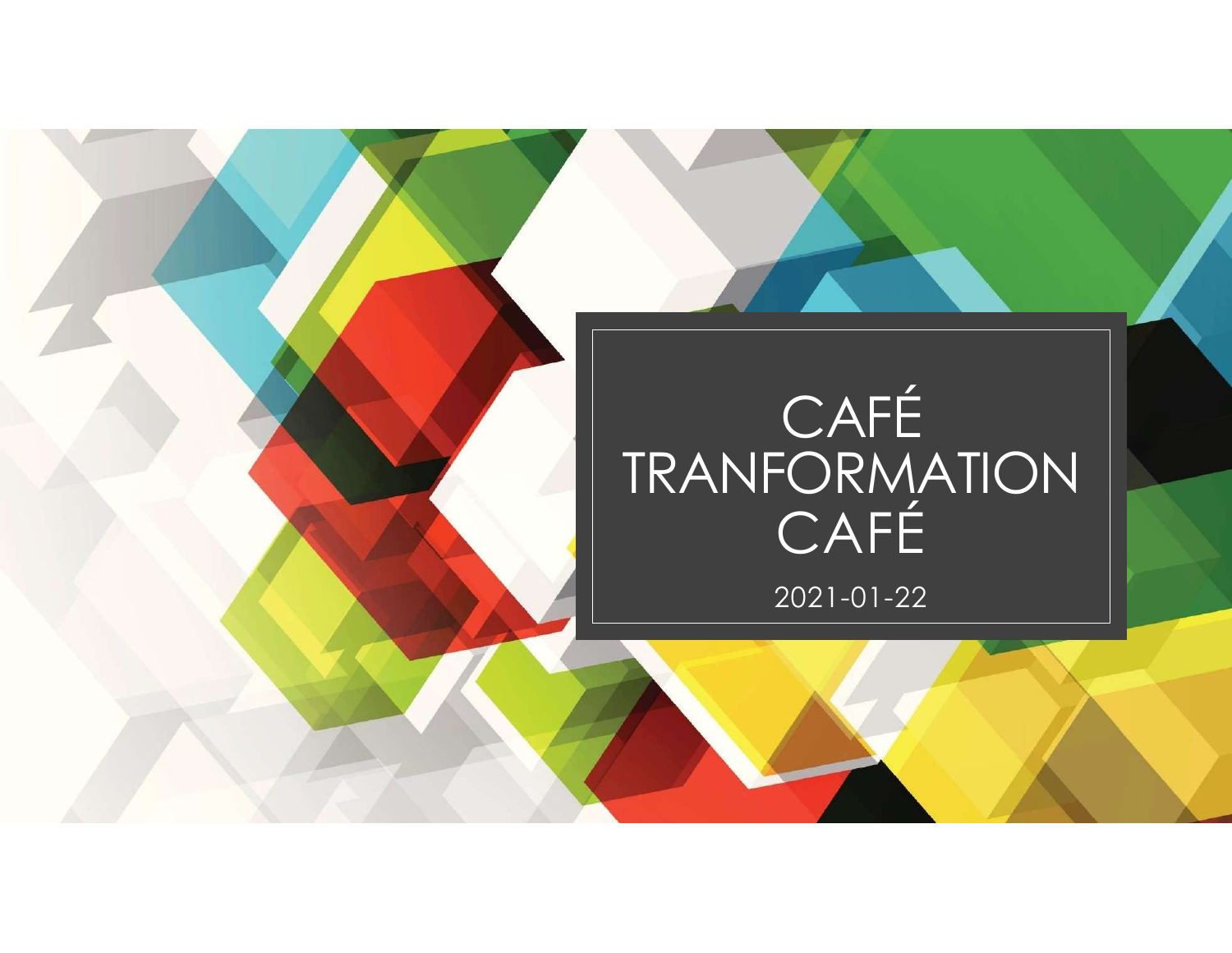# RÉSUMÉ<br>
PARCE QUE NOUS NOUS SOMMES ENGAGÉS À<br>
COMMUNIQUER...<br>
DANS CE DOCUMENT, VOUS TROUVEREZ UN IN THIS DOCUMENT<br>
DANS CE DOCUMENT, VOUS TROUVEREZ UN IN THIS DOCUMENT<br>
DETA DÉCLISE DE CUSSIONS OU QUE CHART DE LUIS SUMMAR COMMUNIQUER…

DANS CE DOCUMENT, VOUS TROUVEREZ UN PETIT RÉSUMÉ DES DISCUSSIONS QUI ONT EU LIEU LORS DU DERNIER CAFÉ TRANSFORMATION…

## ON SE VOIT AU PROCHAIN CAFÉ QUI AURA LIEU LE 5 FÉVRIER DÈS 11H30 AU

https://us02web.zoom.us/j/87895424224?pwd=eWRYN E5jUElCNm1qWDhpanZuVkNDZz09

## RÉSUMÉ SUMMARY

## BECAUSE WE COMMITTED TO COMMUNICATING…

IN THIS DOCUMENT, YOU WILL FIND A WEE SUMMARY OF THE DISCUSSIONS WHICH OCCURRED AT THE LAST TRANSFORMATION CAFÉ…

### WE'LL SEE YOU AT THE NEXT CAFÉ TO BE HELD ON FEBRUARY 5 STARTING AT 11:30 AM AT

https://us02web.zoom.us/j/87895424224?pwd=eWRYNE 5jUElCNm1qWDhpanZuVkNDZz09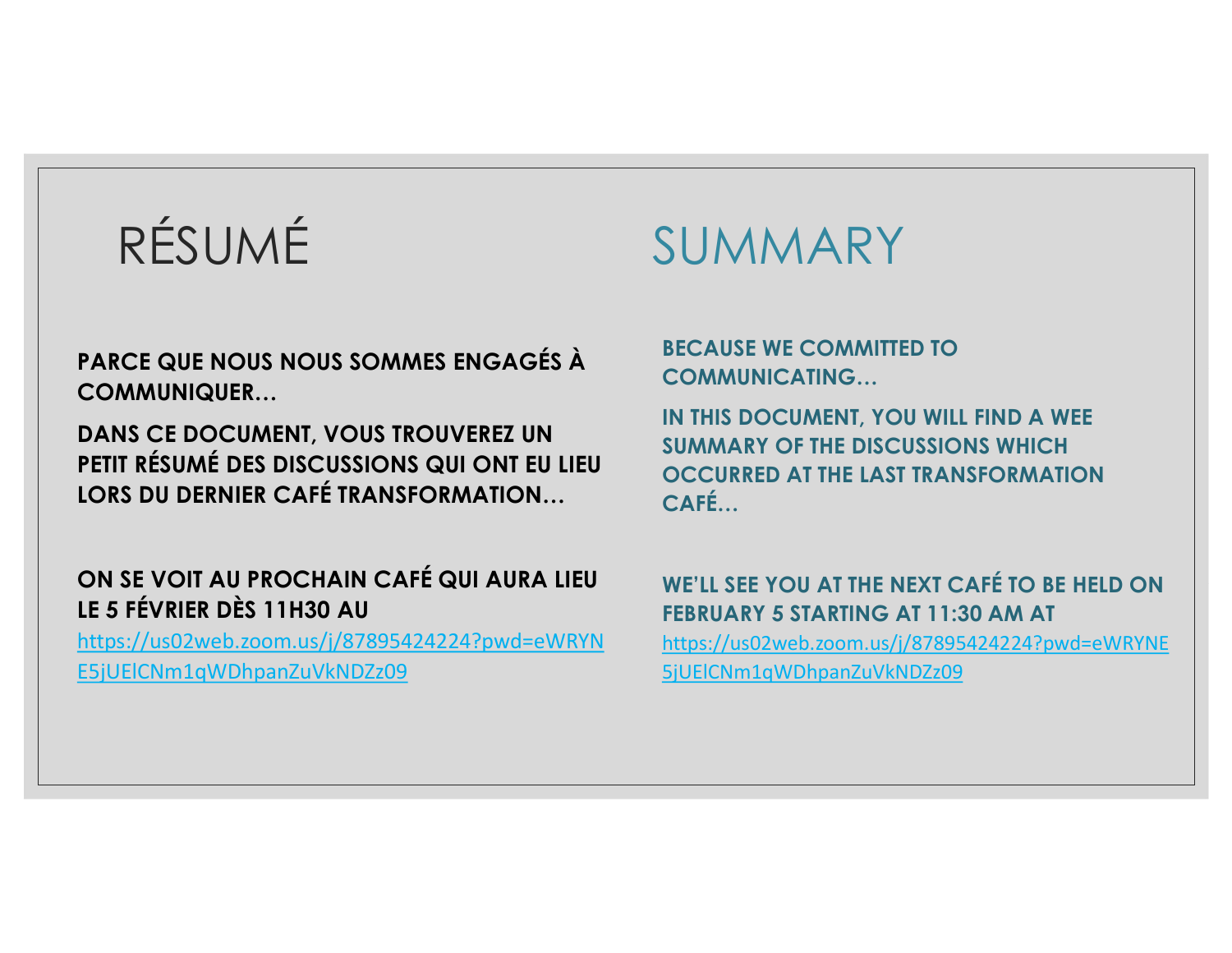# **Discussions** DISCUSSIONS<br>Quelques idées, on s'engage à…<br>○ Continuer à suivre △ Continuer d'a suivre → Continue to follow<br>○ Embarquer dans la transformation et tout ce

- Continuer à suivre
- DISCUSSIONS<br>
Quelques idées, on s'engage à...<br>
⊙Continuer à suivre<br>
⊙Embarquer dans la transformation et tout ce<br>
αi doit être fait<br>
France à coldborner pour le bien de<br>
⊙Continue à coldborner pour le bien de<br>
⊙Continue i DISCUSSIONS<br>
Quelques idées, on s'engage à...<br>
⊙Continuer à suivre<br>
⊙Continuer à suivre<br>
αi doit être fait<br>
∴Continuer à collaborer pour le bien de<br>
le continuer à collaborer pour le bien de<br>
le continue de la le continue
- 
- de bonne foi experiences pour le bénéfice de mon client<br>
experiment de la communitée de mondiale de mondiale de mondiale de mondiale de mondiale de mondiale de l'organisation et pour le bien de l'organisation et pour le bien de l'orga
- 
- communautés

Some ideas, we commit to…

- Continue to follow
- Embark on the transformation and all that needs to be done
- DISCUSSIONS<br>
DISCUSSIONS<br>
<br>
 Continue to follow<br>
 Embarquer dans la transformation et tout ce<br>
 Embark on the transformation and<br>
 Continue to follow<br>
 Continue to follow<br>
 Continue to collaborate for the group<br> ◦ Amener toute ma personne, avec toutes mes ◦ Continue to collaborate for the good of the organization and for the good of the client
	- Trust one another: all decisions are taken in good faith
	- Bring my whole being, with all my experiences for the benefit of my client
	- Given the best service that meets the communities needs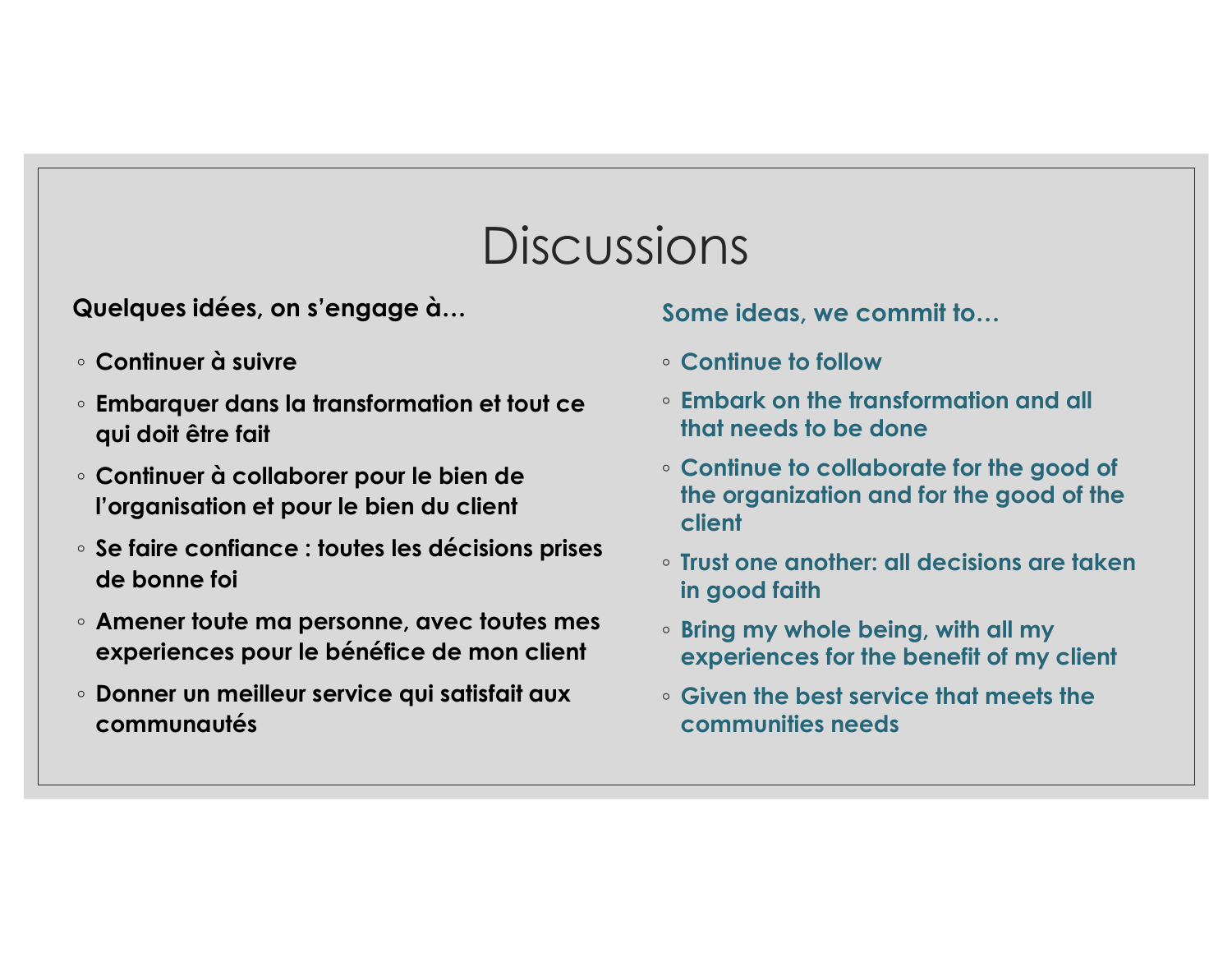# Au prochain CAFÉ Transformation Au prochain CAFÉ Transformation and the number of the series of the series of the series of the series of the series of the series of the series of the series of the series of the series of the series of the series of the

https://us02web.zoom.us/j/87895424224?pw d=eWRYNE5jUElCNm1qWDhpanZuVkNDZz09

- Au prochain CAFÉ Transformation<br>
le 5 février à 11h30 February 5 at 11:30 a<br>
https://us02web.zoom.us/j/878954242224?pw<br>
d=eWRYNE5jUEICNm1qWDhpanZuVkNDZz09<br>
© Commencer avec une discussion<br>
avec ceux qui travaillent direct avec ceux qui fractions and the metallity of the metallity of the metallity of the metallity of the metallity of the metallity of the metallity of the metallity of the metallity of the metallity of the metallity of the met **avec left in the set of the set of the set authorizes**<br> **avec left in the set authorizes and the set authorizes of the set all in the strainsformation of the strainsform of the strainsform of the strainsform of the set au u prochain CAFÉ Transformation**<br>
5 février à 11h30<br>
the next Transformation<br>
the next Transformation<br>
February 5 at 11:3<br>
the s://us02web.zoom.us/j/87895424224?pw<br>
eWRYNE5jUEICNm1qWDhpanZuVkNDZz09<br>
d=eWRYNE5jUEICNm1<br>
Comm Au prochain CAFÉ Transformation<br>
le 5 février à 11h30<br>
https://us02web.zoom.us/j/87895424224?pw<br>
d=eWRYNE5jUEICNm1qWDhpanZuVkNDZz09<br>
↓<br>
← Commencer avec une discussion<br>
← Commencer avec une discussion<br>
← Commencer avec un engageons à faire en lien avec la transformation<br>
den lien avec la transformation<br>
den lien avec la transformation<br>
den lien avec la transformation<br>
den lien avec la transformation<br>
den lien avec la transformation<br>
den lie **Particular Commencer avec une discussion**<br> **Commencer avec une discussion**<br> **Commencer avec une discussion**<br> **Commencer avec une discussion**<br> **Commencer avec une discussion**<br> **Commencer avec une discussion**<br> **Commencer av**
- transformation
- Jaser, demander des questions,

At the next Transformation CAFÉ on February 5 at 11:30 am https://us02web.zoom.us/j/87895424224?pw d=eWRYNE5jUElCNm1qWDhpanZuVkNDZz09 t the next Transformation CAFÉ on<br>
ebruary 5 at 11:30 am<br>
tps://us02web.zoom.us/j/87895424224?pw<br>
eeWRYNE5jUEICNm1qWDhpanZuVkNDZz09<br>
Begin with a discussion with those who<br>
work directly with clients, since the<br>
client is

- Begin with a discussion with those who work directly with clients, since the client is at the heart of all our actions
- Reflect on what we want to commit to
- Chat, ask questions, share concerns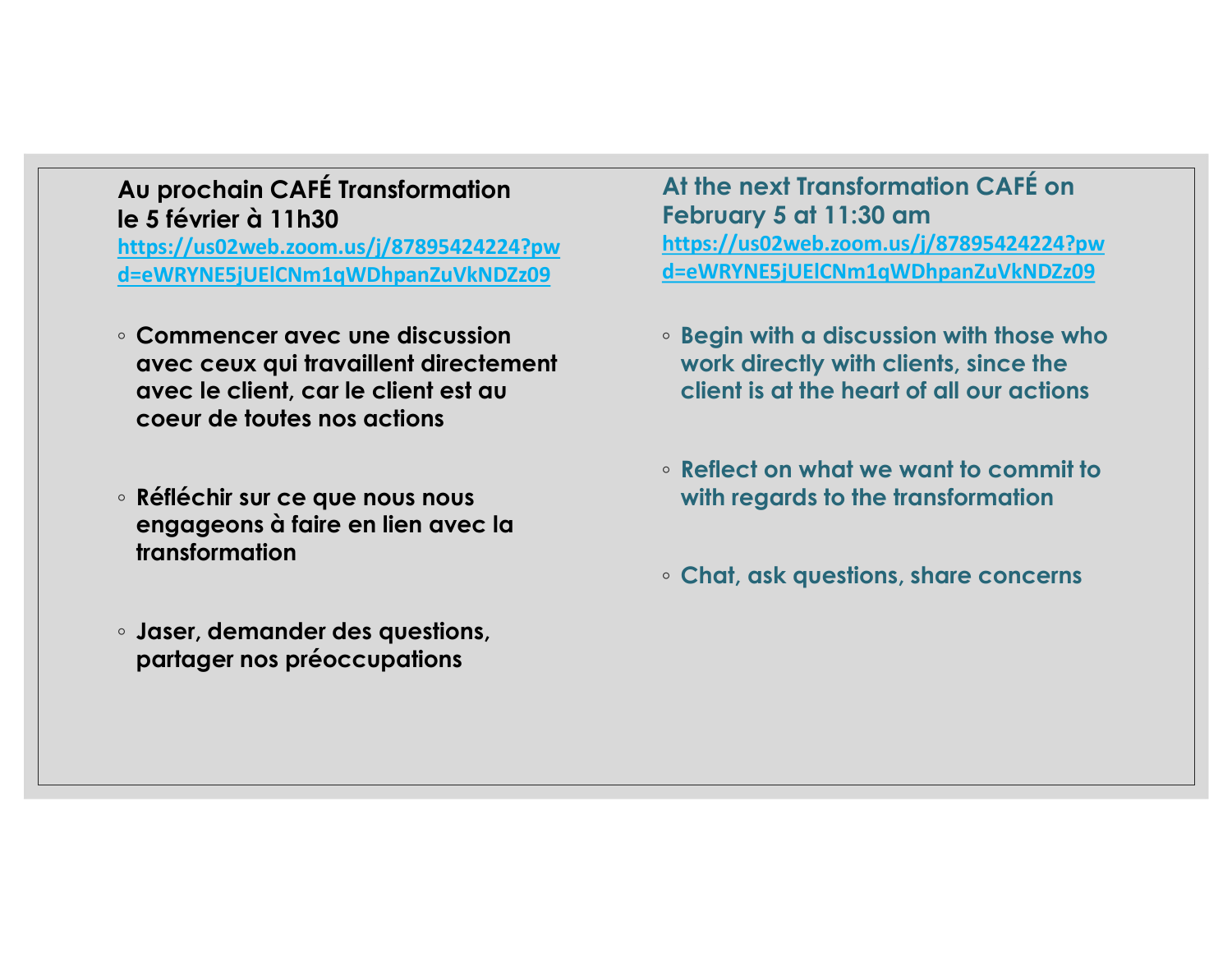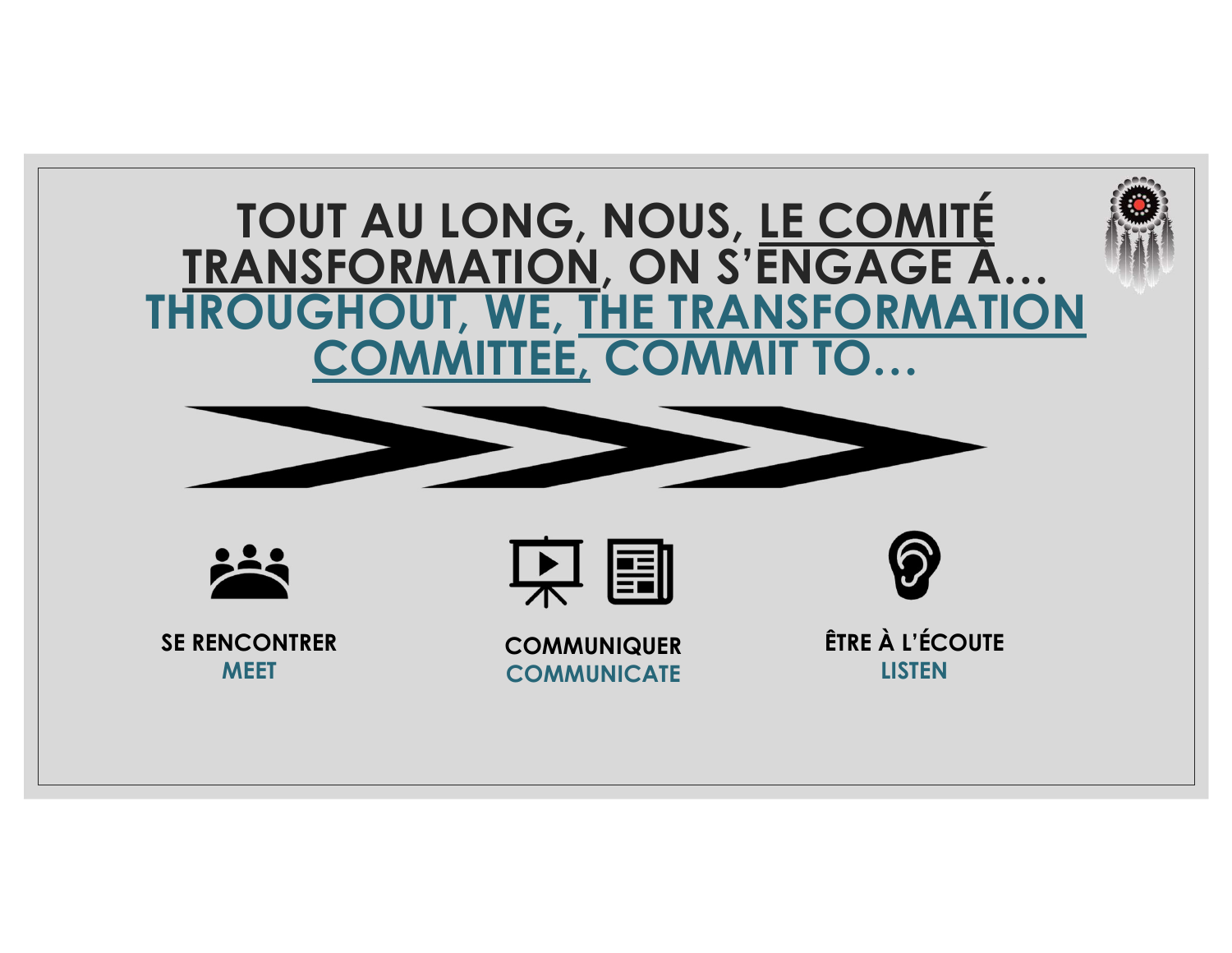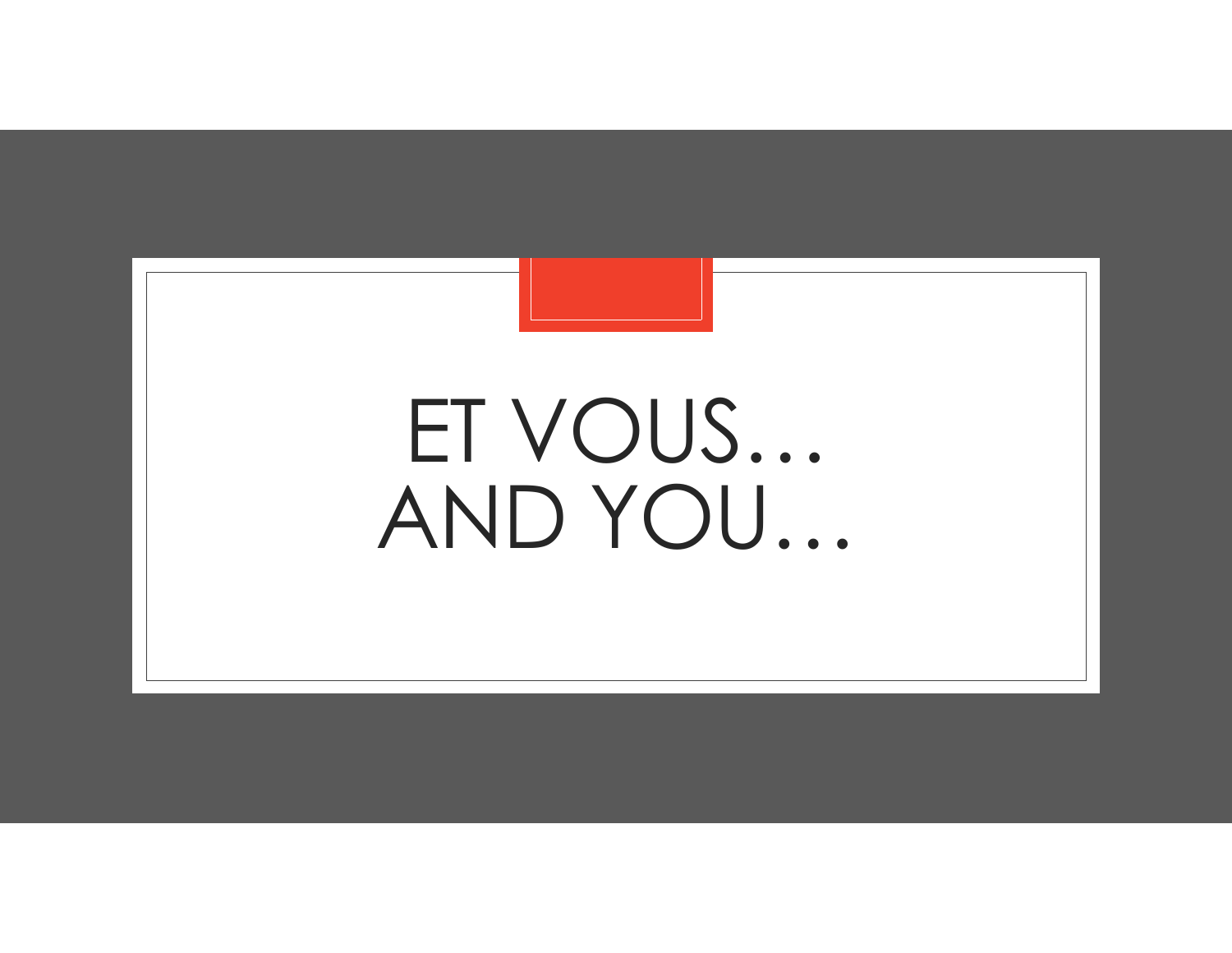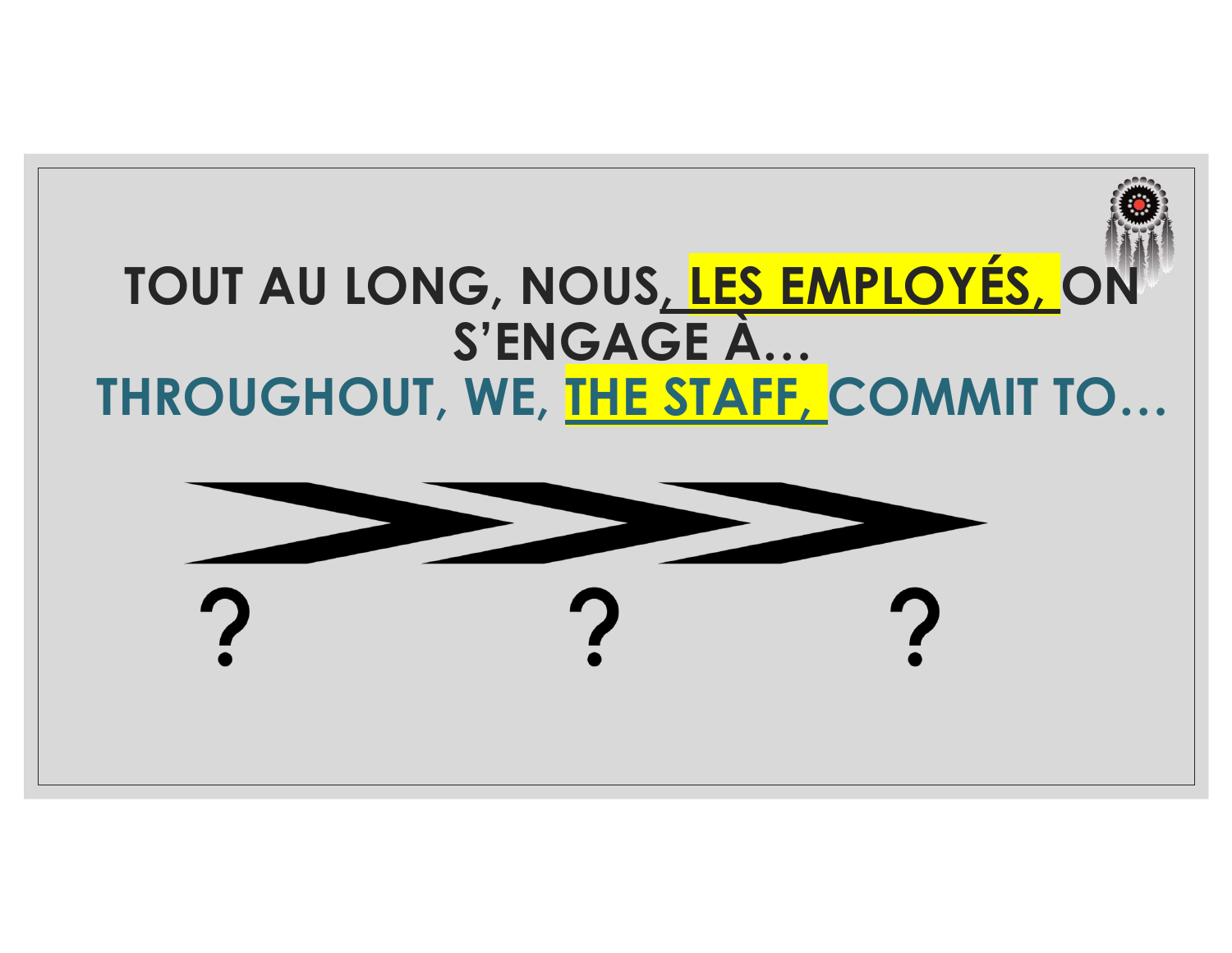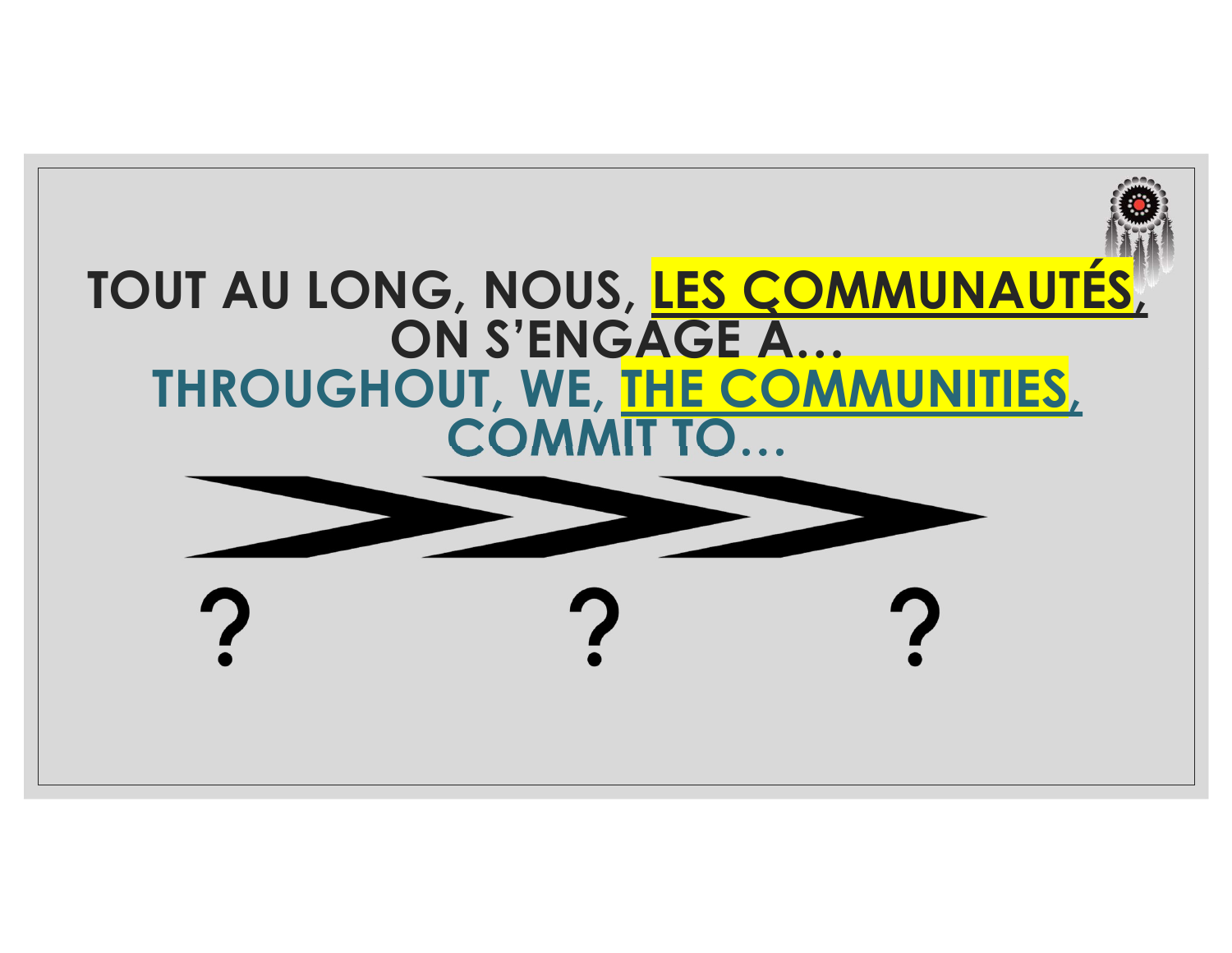- Nous avons demandé la même
- Nous avons demandé la même<br>question au Comité de direction and comité de direction<br>Nous demanderons la même question on We will ask the same comité exécutif <p>● Nous avons demandé la même question au Comité de direction</p>\n<p>● Nos demandé na même question</p>\n<p>● Nous demanderons la même question</p>\n<p>● Nous demanderons la même question</p>\n<p>● We will ask the same question are the same question.</p>\n<p>● We will ask the same question.</p>\n<p>● We will ask the same question.</p>\n<p>● We will ask the same question.</p>\n<p>● We will ask the same question.</p>\n<p>● We will ask the same question.</p>\n<p>● We will ask the same question.</p>\n<p>● We will ask the same question.</p>\n<p>● We will ask the same question.</p>\n<p>● We will ask the same question.</p>\n<p>● We will ask the same question.</p>\n<p>● We will ask the same question.</p Nous avons demandé la même<br>question au Comité de direction (Manage Manage)<br>Nous demanderons la même question (Manage We will de View Manage<br>au Comité exécutif
	- We asked the same question to the Management Committee
	- ↑ We asked the same question to the<br>
	Management Committee<br>
	↑ We will ask the same question to the<br>
	Executive Committee Executive Committee